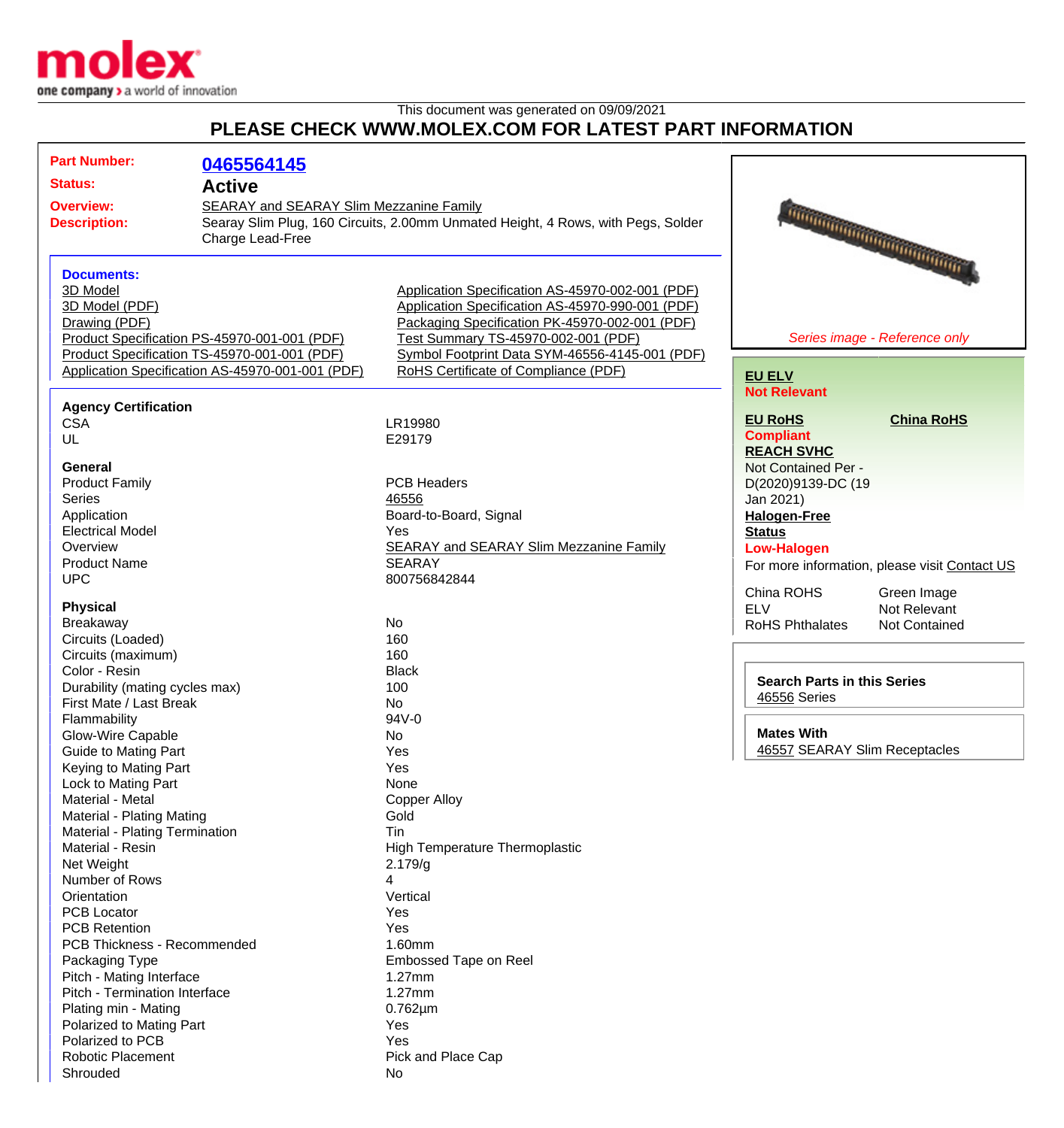| Stackable<br>Surface Mount Compatible (SMC)<br>Temperature Range - Operating<br><b>Termination Interface: Style</b><br><b>Unmated Height</b>                                                                                                                              | No.<br>Yes<br>$-55^\circ$ to $+125^\circ$ C<br>Surface Mount<br>2.00mm                                                                                                                                                  |
|---------------------------------------------------------------------------------------------------------------------------------------------------------------------------------------------------------------------------------------------------------------------------|-------------------------------------------------------------------------------------------------------------------------------------------------------------------------------------------------------------------------|
| <b>Electrical</b><br>Current - Maximum per Contact<br>Voltage - Maximum                                                                                                                                                                                                   | 2.7A<br>240V AC                                                                                                                                                                                                         |
| <b>Solder Process Data</b><br>Duration at Max. Process Temperature (seconds)<br>Lead-freeProcess Capability<br>Max. Cycles at Max. Process Temperature<br>Process Temperature max. C                                                                                      | 020<br><b>REFLOW</b><br>003<br>260                                                                                                                                                                                      |
| <b>Material Info</b>                                                                                                                                                                                                                                                      |                                                                                                                                                                                                                         |
| <b>Reference - Drawing Numbers</b><br><b>Application Specification</b><br><b>Electrical Model Document</b><br><b>Packaging Specification</b><br><b>Product Specification</b><br>S-Parameter Model<br><b>Sales Drawing</b><br>Symbol/Footprint Data<br><b>Test Summary</b> | AS-45970-001-001, AS-45970-002-001,<br>AS-45970-990-001<br>EE-45970-010-010<br>PK-45970-002-001<br>PS-45970-001-001, TS-45970-001-001<br>SP-45970-010-010<br>SD-46556-001-001<br>SYM-46556-4145-001<br>TS-45970-002-001 |

This document was generated on 09/09/2021

## **PLEASE CHECK WWW.MOLEX.COM FOR LATEST PART INFORMATION**